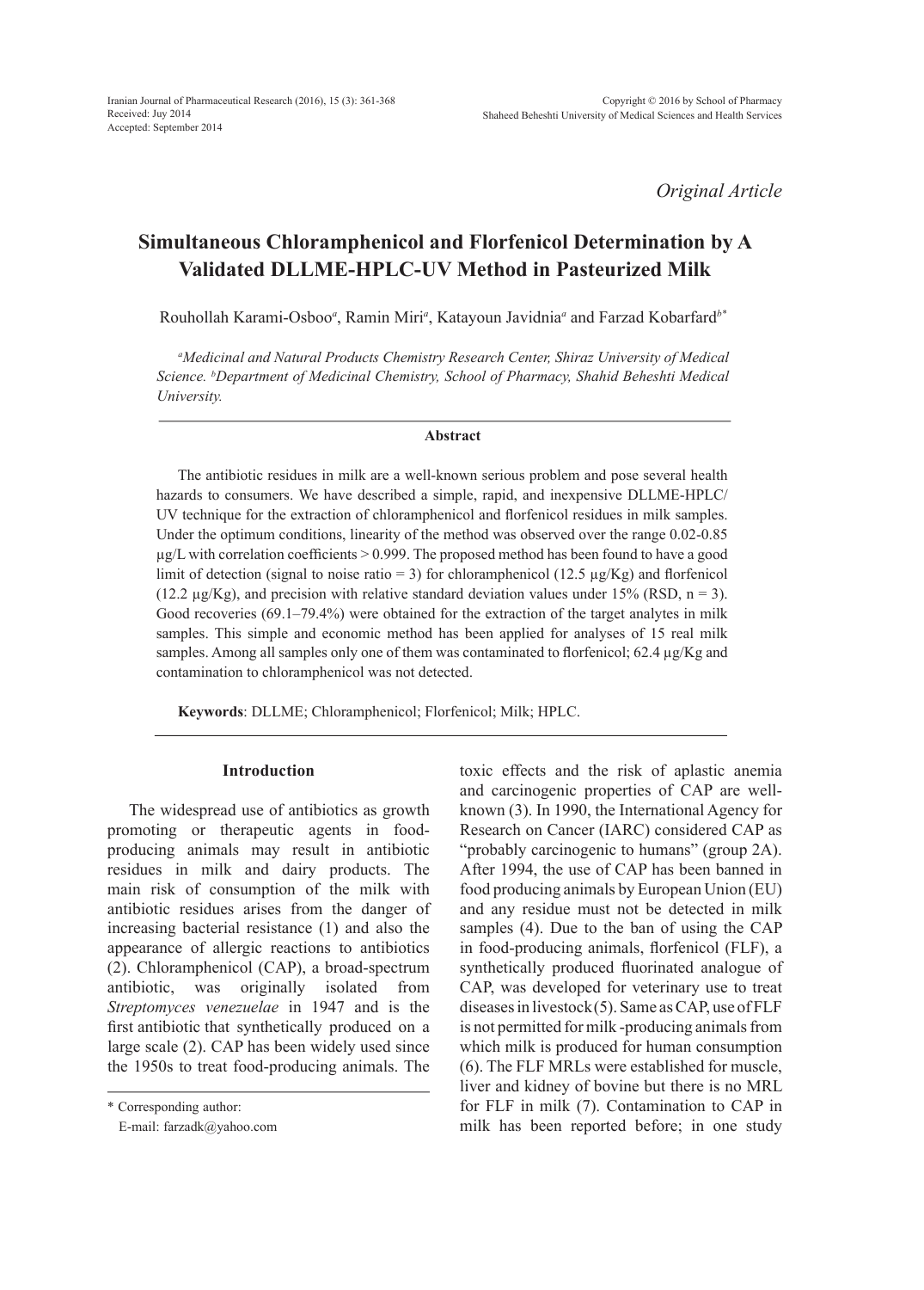in Turkey, a high incidence rate of CAP and tetracycline was observed in 46.8% of milk samples (7). Dispersive liquid-liquid micro extraction (DLLME) as a fast extraction method was successfully used in biological fluids (8) and food analysis before (9). This method was applied for analysis of CAP in honey and milk (1, 10, 11). During the past few years, several methods (HPLC-UV, ELISA, LC-MS/MS, GC-MS) for simultaneous determination of CAP and FLF residue in various matrices have been proposed in which the analyte was extracted by liquid extraction (LLE), followed by clean-up by solid-phase extraction (SPE) or molecular imprinted solid-phase extraction (MIP) (5).

In the present study, we developed a simple, rapid, inexpensive, and eco-friendly method (DLLME) for extraction of CAP and FLF from milk samples, which can be used as a routine extraction method in food quality control laboratories. The effect of various parameters on the recovery of antibiotics such as type and volume of DLLME extractant, pH and volume of water was investigated and the validated method was used for screening of 15 real milk samples.

#### **Experimental**

# *Chemicals*

Analytical standards (pestanal quality) of CAP and FLF were purchased from Sigma–Aldrich (Germany). The HPLC-grade acetonitrile, methanol, and all analytical grade extraction solvents were purchased from Merck (Darmstadt, Germany). Deionized water was prepared from a Milli-Q water purification system at 18.2 MΩ cm (Bedford, MA, USA). Individual 100.0 µg mL−1 stock standards of CAP and FLF were prepared by dissolving in acetonitrile. These solutions were stored at –20 °C (12). These solutions were further diluted to yield the appropriate working solutions. All standard solutions were sealed and stored at – 20 °C, protected from light, for no longer than 1 month.

#### *Instrumentation*

The chromatographic analyses were carried out using a Waters Breeze (Waters, Milford, MA, USA), HPLC system equipped with a binary HPLC pump (Waters 1525), Waters 717 plus auto-sampler and a Waters 2487 dual λ absorbance UV detector (Waters, Milford, MA, USA). The reverse phase column was a Waters Nova-pak® C-18, 150 mm ×3.9 mm ID, 4 µM particle size (Waters Milford, MA, USA). The mobile phase consisted of water/ acetonitrile  $(75:25 \text{ v/v})$  at a flow rate of 1.2 mL min -1 and the volume injected was  $100 \mu L$ . The column was maintained at 40 °C and the eluent was monitored between 0- 6.5 min at 224 nm for FLF and after 6.5 min, at 278 nm for CAP (13). Breeze software was used for controlling the system operation, collecting and analyzing the data.

*Dispersive liquid–liquid microextraction procedure (DLLME)*

A 5.00 mL portion of milk sample was deproteinized by addition of 10 mL acetonitrile and shaking for 5 min, followed by centrifugation at 9000 rpm for 5 min. A 0.4 mL chloroform as extraction solvent was add to 1.0 millilitre of the deproteinized milk (as a disperser solvent); then quickly injected into the 1 mL deionized water via a 1.0 mL Hamilton syringe (Hamilton, Reno, NV, USA). A cloudy solution (water, acetonitrile, and chloroform) was formed in the test tube. The mixture was then centrifuged for 5 min at 4500 rpm, causing the dispersed fine droplets of the extraction phase to settle to the bottom of the conical test tube. The settled extraction phase was collected using a 1.0 mL Hamilton syringe and this organic phase was dried under nitrogen stream at 30 °C. The residue was resolved in 500 μL mobile phase and 100 μL of this sample was injected to HPLC.

#### **Results and Discussion**

#### *Optimization of DLLME*

In order to optimize the experimental conditions for determination of FLF and CAP by DLLME in milk, the effective parameters on extraction efficiency such as type and volume of the high density extraction solvent, salt addition and amount of water were studied by spiking the blank milk sample with 300 µg of each CAP and FLF per Kg of milk.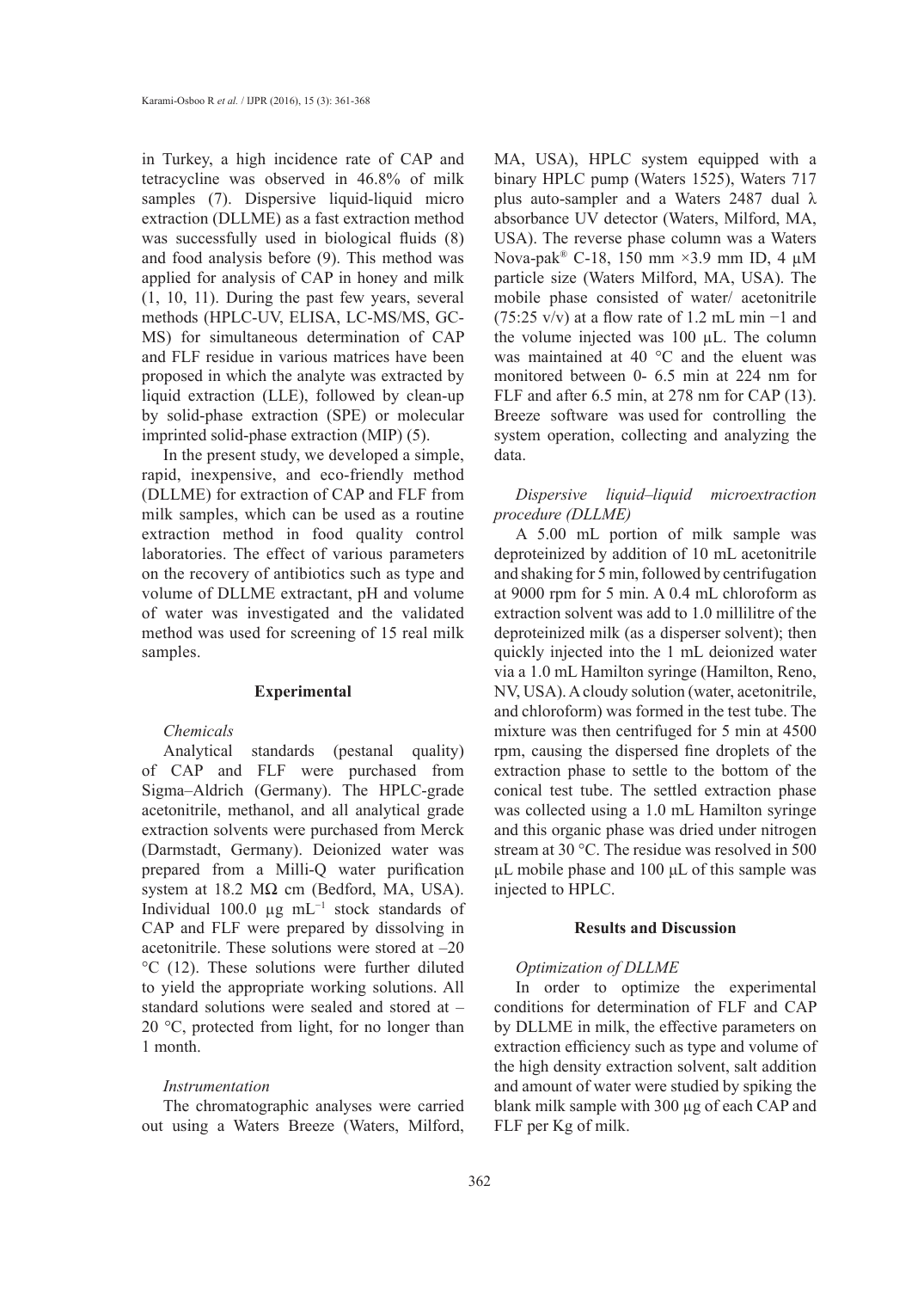# *Type and volume of the extraction solvent*

Selection of high density extraction solvent is very important in DLLME procedure (14). For this purpose, carbon tetrachloride, chloroform, dichloromethane and 1-Octyl-3-Methyl-Imidazolium Hexafluorophosphate ([omim] [PF6]) (ionic liquid) were evaluated by applying 0.2 mL of each extraction solvent to the DLLME process. The 0.2 mL of each extraction solvents was added to different vials that contain 1.0 mL of deproteinized spiked milk and then, the mixture was quickly dispersed in 2.0 mL deionized water at separate tubes. No sediment phase was observed when dichloromethane was used as extraction solvent, which was due to its higher solubility in aqueous solution. The best recovery was obtained by using chloroform as extraction solvent (Figure 1.). Thereby, chloroform was selected as extraction solvent for further work.

In order to evaluate the effect of extraction solvent volume, different volumes of chloroform (0.2-0.6 mL) were added to separate vials that containing 1.0 mL of deproteinized spiked milk and the efficacy of extraction was evaluated (Figure 2.). By 0.4 mL of chloroform the efficiency of extraction was better than the other volumes; above 0.4 mL of chloroform, the recovery decreases probably due to decrease in the number of droplets available for extraction. Therefore 0.4 mL of chloroform was selected for subsequent experiments.

### *Effect of water amount*

At 1.0, 2.0 and 3.0 mL of deionized water, effect of water amount on the extraction recovery was studied. By increasing the volume of water from 1.0 to 3.0 mL, extraction recovery decreased. Therefore 1.0 mL deionized water was used as aqueous part of DLLME (Figure 3.).

# *Effect of salt addition*

Salt addition may have different results in DLLME like reducing (9), increasing (14) and without any effect on recovery (15). To evaluate the effect of salt addition on DLLME performance, various experiments were performed by adding different amounts of NaCl (0–2%, w/v) under constant experimental conditions, the results showed that the volume of the separated phase increased but the yield of extraction decreased (Figure 4.). Based on this result, no addition of salt was employed in all experiments.

#### *Effect of defatting*

The spiked milk sample was defatted by 20 min centrifugation at 9000 rpm and at -10  $^{\circ}C$ ; after that the optimized DLLME procedure was applied on the supernatant. Results revealed that defatting did not have any effect on extraction recovery.

#### *Method validation*

Under optimized conditions, the blank milk samples were spiked at three levels, 150, 300 and 600 µg of each CAP and FLF per Kg of milk; the intra-day assay (within-day repeatability) and inter-day assay (between-day repeatability) data were obtained. The procedure was repeated in three different days and the percentage of relative standard deviation (RSDs %) were calculated. The linearity of calibration curve, limit of detection (LOD, S/N = 3)**,** limit of quantification (LOQ) and the correlation coefficient  $(R^2)$  for CAP and FLF were studied (Table1.). In the present study, we developed a simple, rapid, inexpensive, and eco-friendly method (DLLME) for extraction of CAP and FLF from milk samples, which can be used as a routine extraction method in food quality control laboratories. The effect of various parameters on the recovery of antibiotics such as type and volume of DLLME extractant, pH and volume of water was investigated and the validated method was used for screening of 15 real milk samples.

#### **Experimental**

# *Chemicals*

Analytical standards (pestanal quality) of CAP and FLF were purchased from Sigma–Aldrich (Germany). The HPLC-grade acetonitrile, methanol, and all analytical grade extraction solvents were purchased from Merck (Darmstadt, Germany). Deionized water was prepared from a Milli-Q water purification system at  $18.2 \text{ M}\Omega$  cm (Bedford, MA, USA). Individual 100.0 µg mL−1 stock standards of CAP and FLF were prepared by dissolving in acetonitrile. These solutions were stored at  $-20$  °C (12). These solutions were further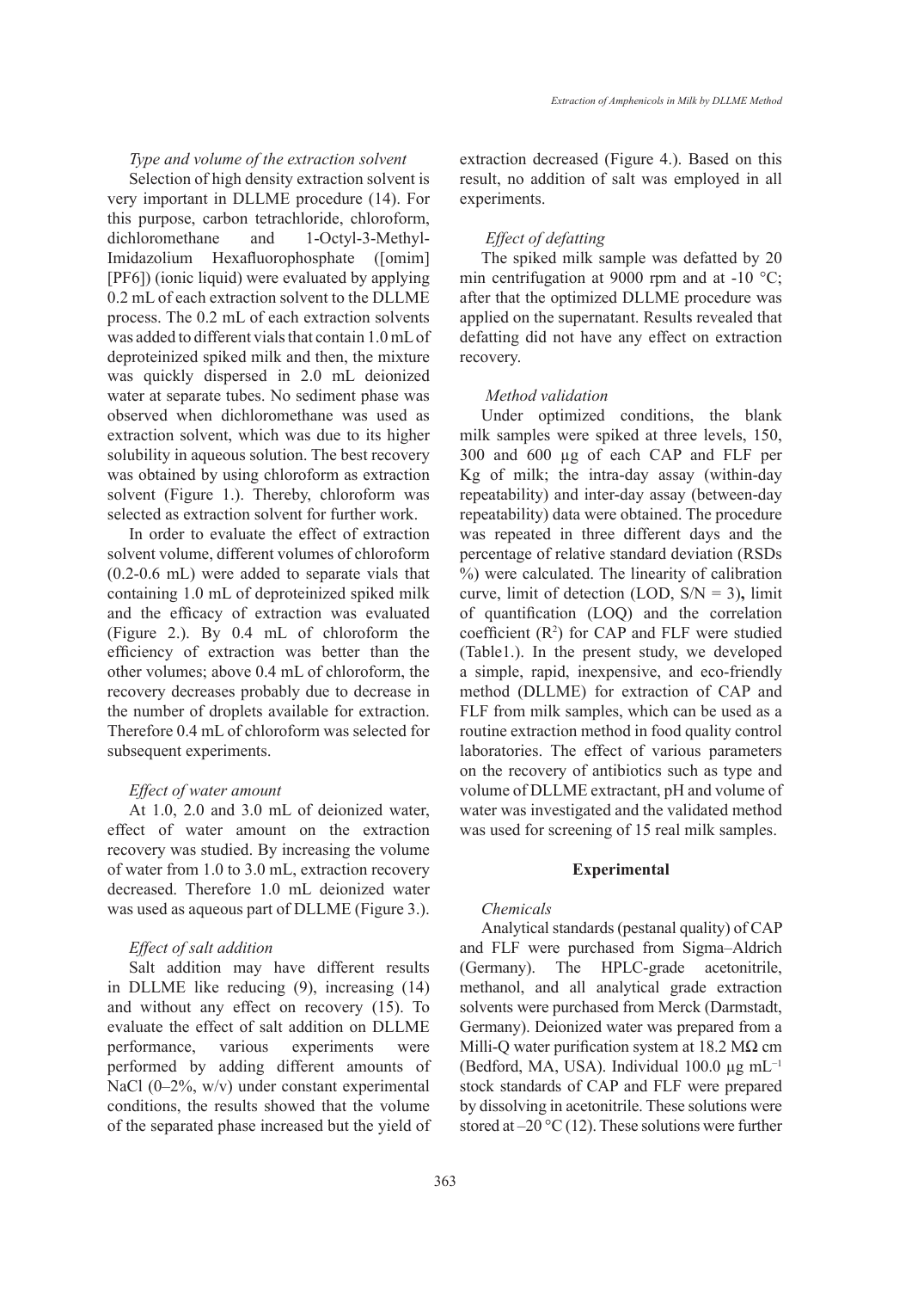

**Figure 1**. Effect of different extractant solvents on extraction recovery of spiked sample at 300 µg of each CAP and FLF per Kg of milk. Extraction conditions: water volume: 2.0 mL; Extractant volume: 0.2 mL; disperser solvent volume, 1.0 mL

diluted to yield the appropriate working solutions. All standard solutions were sealed and stored at  $-20$  °C, protected from light, for no longer than 1 month.

#### *Instrumentation*

The chromatographic analyses were carried out using a Waters Breeze (Waters, Milford, MA, USA), HPLC system equipped with a binary HPLC pump (Waters 1525), Waters 717 plus autosampler and a Waters 2487 dual λ absorbance UV detector (Waters, Milford, MA, USA). The reverse phase column was a Waters Nova-pak® C-18, 150 mm  $\times$ 3.9 mm ID, 4  $\mu$ M particle size (Waters Milford, MA, USA). The mobile phase consisted of water/ acetonitrile (75:25 v/v) at a flow rate of 1.2 mL min −1 and the volume injected was 100 µL. The column was maintained at 40 °C and the eluent was monitored between 0- 6.5 min at 224 nm for FLF and after 6.5 min, at 278 nm for CAP (13). Breeze software was used for controlling the system operation, collecting and analyzing the data.

# *Dispersive liquid–liquid microextraction procedure (DLLME)*

A 5.00 mL portion of milk sample was deproteinized by addition of 10 mL acetonitrile and shaking for 5 min, followed by centrifugation at 9000 rpm for 5 min. A 0.4 mL chloroform as extraction solvent was add to 1.0 millilitre of the deproteinized milk (as a disperser solvent); then quickly injected into the 1 mL deionized water via a 1.0 mL Hamilton syringe (Hamilton, Reno, NV, USA). A cloudy solution (water, acetonitrile,

and chloroform) was formed in the test tube. The mixture was then centrifuged for 5 min at 4500 rpm, causing the dispersed fine droplets of the extraction phase to settle to the bottom of the conical test tube. The settled extraction phase was collected using a 1.0 mL Hamilton syringe and this organic phase was dried under nitrogen stream at 30 °C. The residue was resolved in 500 μL mobile phase and 100 μL of this sample was injected to HPLC.

# **Results and Discussion**

#### *Optimization of DLLME*

In order to optimize the experimental conditions for determination of FLF and CAP by DLLME in milk, the effective parameters on extraction efficiency such as type and volume of the high density extraction solvent, salt addition and amount of water were studied by spiking the blank milk sample with 300 µg of each CAP and FLF per Kg of milk.

# *Type and volume of the extraction solvent*

Selection of high density extraction solvent is very important in DLLME procedure (14). For this purpose, carbon tetrachloride, chloroform, dichloromethane and 1-Octyl-3- Methyl-Imidazolium Hexafluorophosphate ([omim] [PF6]) (ionic liquid) were evaluated by applying 0.2 mL of each extraction solvent to the DLLME process. The 0.2 mL of each extraction solvents was added to different vials that contain 1.0 mL of deproteinized spiked milk and then, the mixture was quickly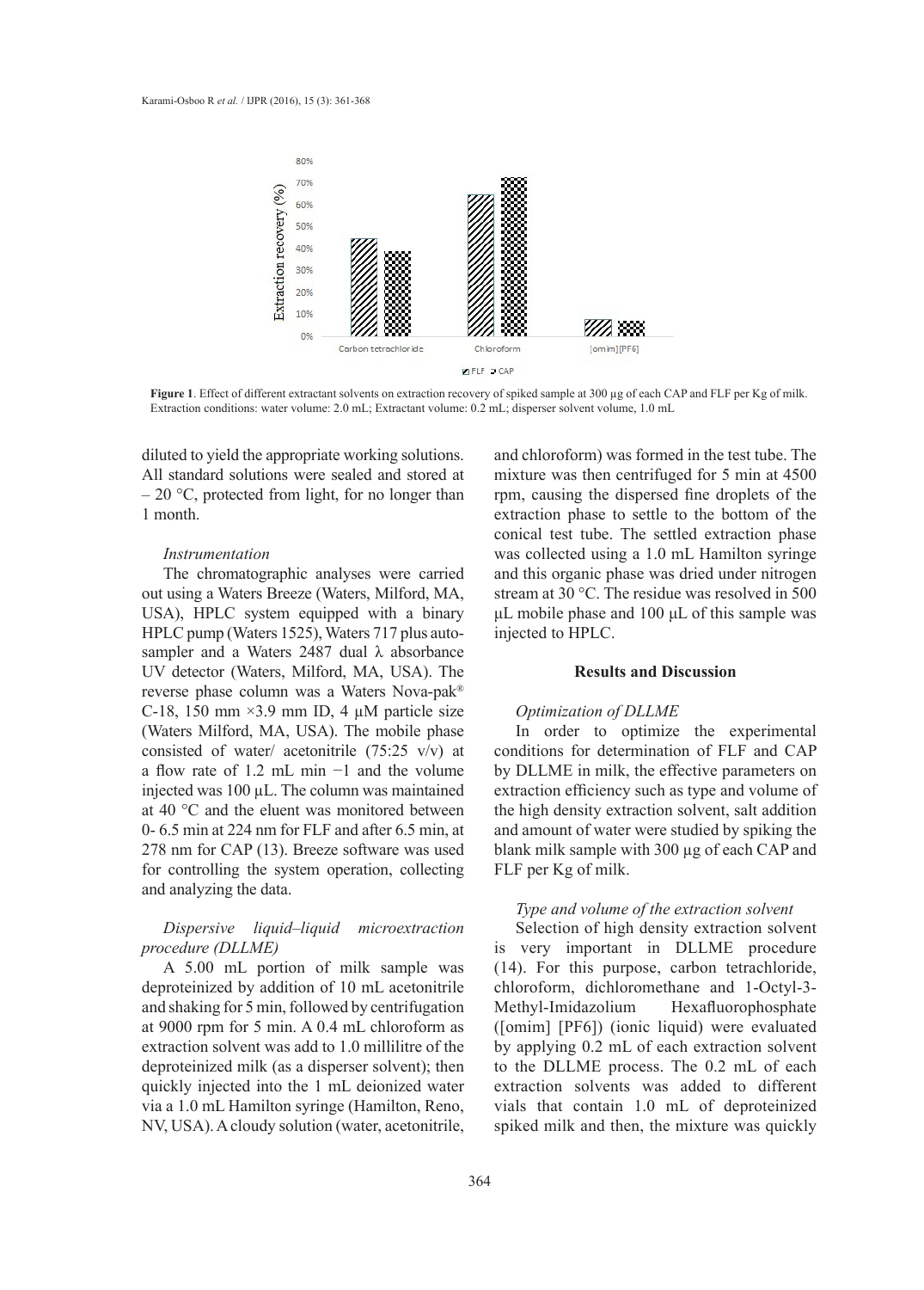

#### Extractant solvent volume (mL)

Figure 2. Effect of chloroform volume on extraction recovery of spiked sample at 300 µg of each CAP and FLF per Kg of milk. Extraction conditions: water volume, 2.0 mL; disperser solvent volume, 1.0 mL.

dispersed in 2.0 mL deionized water at separate tubes. No sediment phase was observed when dichloromethane was used as extraction solvent, which was due to its higher solubility in aqueous solution. The best recovery was obtained by using chloroform as extraction solvent (Figure 1.). Thereby, chloroform was selected as extraction solvent for further work.

In order to evaluate the effect of extraction solvent volume, different volumes of chloroform (0.2-0.6 mL) were added to separate vials that containing 1.0 mL of deproteinized spiked milk and the efficacy of extraction was evaluated (Figure 2.). By 0.4 mL of chloroform the efficiency of extraction was better than the other volumes; above 0.4 mL of chloroform, the recovery decreases probably due to decrease in the number of droplets available for extraction. Therefore 0.4 mL of chloroform was selected for subsequent experiments.

#### *Effect of water amount*

At 1.0, 2.0 and 3.0 mL of deionized water, effect of water amount on the extraction recovery was studied. By increasing the volume of water from 1.0 to 3.0 mL, extraction recovery decreased. Therefore 1.0 mL deionized water was used as aqueous part of DLLME (Figure 3.).

# *Effect of salt addition*

Salt addition may have different results in DLLME like reducing (9), increasing (14) and without any effect on recovery (15). To evaluate the effect of salt addition on DLLME performance, various experiments were performed by adding different amounts of NaCl (0–2%, w/v) under constant experimental conditions, the results showed that the volume of the separated phase increased but the yield of extraction decreased (Figure 4.). Based on this result, no addition of salt was employed in all experiments.



**Figure 3**. Effect of water amount on extraction recovery of spiked sample at 300 µg of each CAP and FLF per Kg of milk. Extraction conditions: Extractant volume, 0.4 mL; disperser solvent volume, 1.0 mL.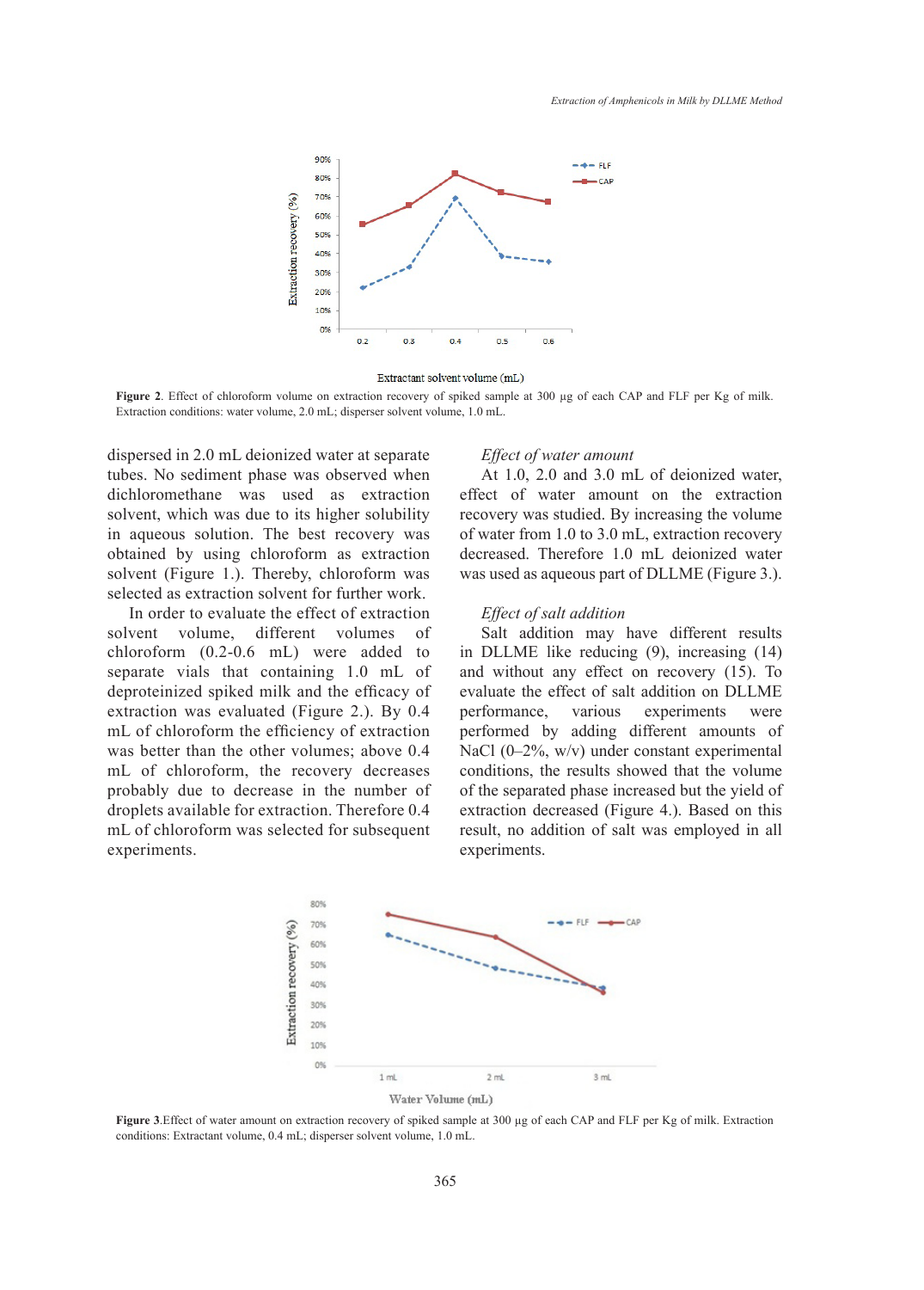

**Figure 4**. Effect of Salt addition on extraction recovery of spiked sample at 300 µg of each CAP and FLF per Kg of milk. Extraction conditions: water volume, 1.0 mL; Extractant volume, 0.4 mL; disperser solvent volume, 1.0 mL.

# *Effect of defatting*

The spiked milk sample was defatted by 20 min centrifugation at 9000 rpm and at -10 °C; after that the optimized DLLME procedure was applied on the supernatant. Results revealed that defatting did not have any effect on extraction recovery.

# *Method validation*

Under optimized conditions, the blank milk samples were spiked at three levels, 150, 300 and 600 µg of each CAP and FLF per Kg of milk; the intra-day assay (within-day repeatability) and inter-day assay (between-day repeatability) data were obtained. The procedure was repeated in three different days and the percentage of relative standard deviation (RSDs %) were calculated. The linearity of calibration curve, limit of detection (LOD,  $S/N = 3$ ), limit of quantification  $(LOQ)$  and the correlation coefficient  $(R<sup>2</sup>)$  for CAP and FLF were studied (Table1.).

#### *Analysis of cow milk samples*

Screening of CAP and FLF for 15 milk samples, obtained from retail stores of Tehran in February 2014, was conducted by the validated DLLME method. Among all samples only one of them was contaminated with FLF  $(62.4 \text{ µg/Kg})$ and contamination with CAP was not detected.

## **Conclusions**

In both human and veterinary medicine, microbial resistance has been recognized as a global public health problem. The presence of antibiotic residues in milk is a serious problem and poses several health hazards to consumers. Recent studies showed that some bacteria with human origin had resistance to antimicrobial agents (8). From US\$100 millions to US\$10 billions per year has been the cost of direct hospital managing of antibiotic resistance in

|     |                             |                |                            |                     |                                       | (Intra-day $(n=3)$ )        | Inter-day $(n=3)$           |
|-----|-----------------------------|----------------|----------------------------|---------------------|---------------------------------------|-----------------------------|-----------------------------|
|     | linear range<br>$(\mu g/L)$ | $\mathbb{R}^2$ | <b>LOD</b><br>$(\mu g/kg)$ | LOQ<br>$(\mu g/kg)$ | <b>Spiking levels</b><br>$(\mu g/kg)$ | Mean recovery $\pm$ RSD (%) | Mean recovery $\pm$ RSD (%) |
| FLF | 20-850                      | 0.999          | 12.2                       | 36.6                | 150                                   | $78.3 \pm 8.4$              | $71.8 \pm 5.5$              |
|     |                             |                |                            |                     | 300                                   | $69.1 \pm 6.2$              | $72.4 \pm 4.6$              |
|     |                             |                |                            |                     | 600                                   | $73.7 \pm 5.9$              | $78.2 \pm 3.3$              |
| CAP | 20-850                      | 0.999          | 12.5                       | 37.5                | 150                                   | $70.7 \pm 11.3$             | $79.4 \pm 8.3$              |
|     |                             |                |                            |                     | 300                                   | $75.0 \pm 2.4$              | $77.2 \pm 5.4$              |
|     |                             |                |                            |                     | 600                                   | $72.0 \pm 3.1$              | $75.8 \pm 2.1$              |

**Table 1.** Calibration data, LODs, LOQs and R2 of DLLME for FLF and CAP in milk.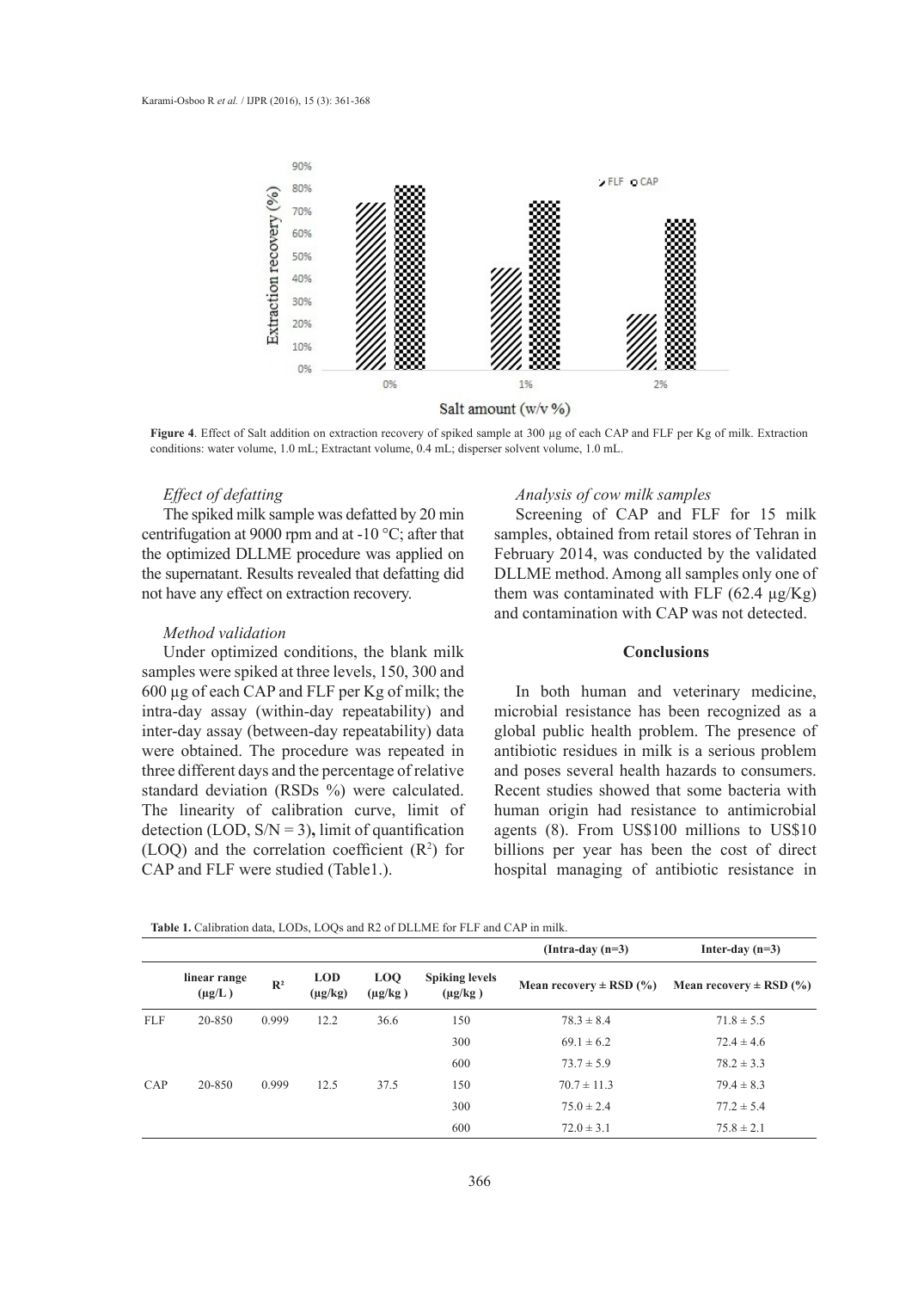the United States (16). Use of CAP and FLF are not permitted for milk-producing animals from which milk is produced for human consumption Several extraction and clean-up methods such as LLE (17), SPE (18), MIP (19), immunoaffinity columns (IAC) (20), were proposed for extraction of CAP and FLF in milk samples, but most of them are expensive and time consuming. DLLME by ionic liquid was used before and good extraction recovery was achieved by [Bmim] BF4 (1), but here, we found that [omim] [PF6] was not a good extractant and the best recoveries was obtained by using chloroform as extraction solvent.

We have described a simple, rapid, and inexpensive DLLME technique for the extraction of FLF and CAP residues in milk samples. The LOD of method by UV detector was higher than maximum performance residue limit (MPRL) (0.3 µg/Kg for CAP) and was comparable with other researcher's data (21), but the achievement of this research was finding a fast and valid extraction method; compared to other techniques, DLLME provides high extraction recovery within a short time with a good recovery and repeatability.

#### **Acknowledgements**

This work was supported by the Shiraz University of Medical Sciences (Project no.6609).

#### **References**

- Vessal GH, Afhami SH, Gholami KH, Shafaghi B, (1) Hekmat Yazdi S. Evaluation of antimicrobial aesistance among gram-negative isolates collected from intensive care units and reliability of routine risc suscaptability tests at a teaching hospital in Tehran. *Iran. J. Pharm. Res.* (2006) 5: 89-100
- (2) Han J, Wang Y, Yu C-L, Yan Y-s and Xie X-q. Extraction and determination of chloramphenicol in feed water, milk, and honey samples using an ionic liquid/sodium citrate aqueous two-phase system coupled with highperformance liquid chromatography*. Anal. Bioanal. Chem*. (2011) 399: 1295-1304.
- (3) Impens S, Reybroeck W, Vercammen J, Courtheyn D, Ooghe S, De Wasch K, Smedts W and De Brabander H. Screening and confirmation of chloramphenicol in shrimp tissue using ELISA in combination with GC– MS and LC–MS*. Anal. Chim. Acta.* (2003) 483: 153- 163.
- Fernández F, Hegnerová K, Piliarik M, Sanchez-(4) Baeza F, Homola J and Marco M. A label-free and portable multichannel surface plasmon resonance immunosensor for analysis of antibiotics in milk samples*. Biosensors and Bioelectronics*. (2010) 26: 1231-8.
- Ge S, Yan M, Cheng X, Zhang C, Yu J, Zhao P and Gao (5) W. On-line molecular imprinted solid-phase extraction flow-injection fluorescence sensor for determination of florfenicol in animal tissues*. J. Pharm. Biomed. Anal*. (2010) 52: 615-9.
- Rezende D, Filho NF and Rocha G. Simultaneous (6) determination of chloramphenicol and florfenicol in liquid milk, milk powder and bovine muscle by LC– MS/MS*. Food Addit. Contam., Part A*. (2012) 29: 559-570.
- Lopes RP, Reyes RC, Romero-González R, Frenich (7) AG and Vidal JLM. Development and validation of a multiclass method for the determination of veterinary drug residues in chicken by ultra high performance liquid chromatography–tandem mass spectrometry*. Talanta.* (2012) 89: 201-8.
- Maham M, Kiarostami V, Husain SW, Abroomand-Azar (8) P, Saber-Tehrani M, Khoeini Sharifabad M, Afrouzi H, Shapouri M and Karami-Osboo R. Extraction and determination of cyproheptadine in human urine by DLLME-HPLC method. *Iran. J. Pharm. Res.* (2013) 12: 311-8.
- Occurrence of chloramphenicol, streptomycin and tetracycline residues in ultra-heattreatment milk marketed in Turkey*. Int. J. Food Sci. Nutr.* (2009) 60: 359-364.  $(9)$  Unusan N.
- (10) Karami-Osboo R, Miri R, Kobarfard F and Javidnia K. Simultaneous determination of six fluoroquinolones by validated QuEChERS-DLLME HPLC-FLD in milk*. Anal. Methods* (2014) 6: 5632-8.
- Karami-Osboo R, Maham N, Miri R, AliAbadi (11) MHS, Mirabolfathy M and Javidnia K. Evaluation of dispersive liquid–liquid microextraction–HPLC–UV for determination of deoxynivalenol (DON) in wheat flour*. Food Anal. Methods*. (2013) 6: 176-180.
- $(12)$  Chen H, Ying J, Chen H, Huang J and Liao L. LC determination of chloramphenicol in honey using dispersive liquid–liquid microextraction*. Chromatographia*. (2008) 68: 629-634.
- $(13)$  Chen H, Chen H, Ying J, Huang J and Liao L. Dispersive liquid–liquid microextraction followed by high-performance liquid chromatography as an efficient and sensitive technique for simultaneous determination of chloramphenicol and thiamphenicol in honey*. Anal. Chim. Acta*. (2009) 632: 80-5.
- Pfenning AP, Roybal JE, Rupp HS, Turnipseed (14) SB, Gonzales SA and Hurlbut JA. Simultaneous determination of residues of chloramphenicol, florfenicol, florfenicol amine, and thiamphenicol in shrimp tissue by gas chromatography with electron capture detection*. J. AOAC Int.* (2000) 83: 26-30.
- (15) Stamper MA, Papich MG, Lewbart GA, May SB, Plummer DD and Stoskopf MK. Pharmacokinetics of